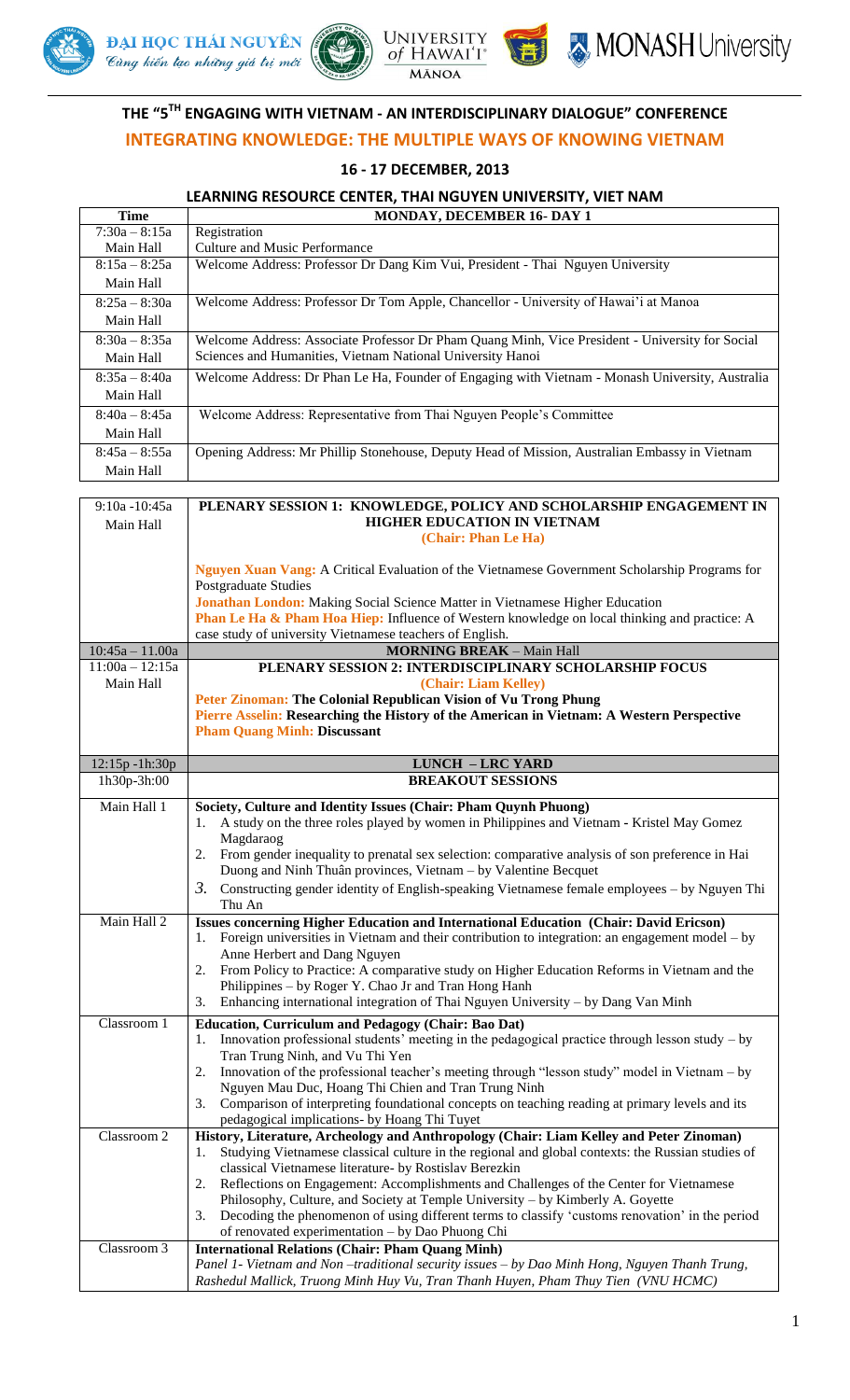







# **THE "5 TH ENGAGING WITH VIETNAM - AN INTERDISCIPLINARY DIALOGUE" CONFERENCE**

**MĀNOA** 

## **INTEGRATING KNOWLEDGE: THE MULTIPLE WAYS OF KNOWING VIETNAM**

#### **16 - 17 DECEMBER, 2013**

#### **LEARNING RESOURCE CENTER, THAI NGUYEN UNIVERSITY, VIET NAM**  Classroom 4 **Contemporary society/Media/pop culture (Chair: Jonathan Warren)** 1. Determinants of knowledge sharing behaviour among employees in Vietnamese enterprises – by Vu Xuan Nam, Nguyen Van Huan and Truong Van Tu 2. What artworks tell us about rapid urban development in Vietnam: an intergenerational case study - Cristina Nualart 3. Paranormal belief and the use of Extra Sensory Perception in the search of lost remains in contemporary Vietnam - A Paranthropological Approach – by Nguyen Anh Tuan Studygroup 311 **Environment, Agriculture, Forestry and Rural Development 1 (Chair: Philip Hirsch)** 1. Constructing a network of wildlife protection education in Vietnam for sustainable development – by Nguyen Vinh Thanh 2. Vietnamese ALA Fellows" Attitudes Towards Creating Green Campuses for Sustainable Development in Vietnam – by Nguyen Tam Trang 3. The roles of upland people in mitigation of climate change – by Tran Thu Ha and Hoang Van Chieu Studygroup 312 **Environment, Agriculture, Forestry and Rural Development 2 (Chair: Ben Kerkvliet)** Rapid assesment of the possibility carbon stocks in forest plantaion as the basis for the pament Environmental servies at Van Quan Ditrict, Lang Son province – by Tran Quoc Hung 2. Study on heavy mental treatment of pollution land by native plants in the Trai Cau and Lnage Hich Mining, Dong Hy distric, Thai Nguyen Provice – by Tran Thi Phan and Dam Xuan Van 3. Comparative Energy and economic analyses of conventional and system of rice intensification (SRI) methods of rice production in Thai Nguyen province, Vietnam – by Truong Thi Anh Tuyet, John Fry, Hoang Van Phu and Ha Huy Hoang Studygroup 313 **Society, Culture and Identity Issues (Chair: Jonathan London)** 1. Nghiên cứu kiến thức bản địa của đồng bào các dân tộc thiểu số vùng núi phía Bắc Việt Nam trong việc khai thác, sử dụng một số loài cây nhuộm màu thực phẩm - by Luân Thị Đẹp 2. Reconceptualizing the Identity of Architecture and Urbanism: A Generative Approach – by Nguyen Hong Ngoc 3. Bản sắc dân tộc trong văn học dân tộc Thái thời kì hiện đại – by Nguyen Thi Hai Anh 3:00p – 3:30p **POSTER SECTION AND AFTERNOON BREAK** *– MAIN HALL* 3:30p-5:30 p **BREAKOUT SECTIONS** Main Hall 1 **Issues concerning Higher Education and International Education (Chair: Phan Le Ha)** 1. Vietnamese scholars in international collaboration: A view point from science research publications – by Nguyen Cong Hoang and Pham Thi Phuong Thao 2. A University Case Study on Enhancing Graduate Employability – by Tien Nguyen and Tran Hong Hanh 3. Impact of accreditation regulations on universities in Vietnam – by Hoang Do Main Hall 2 **Education, Curriculum and Pedagogy** 1 **(Chair: Bao Dat)** 1. Professional Development Needs of Naval State University - College of Education Graduates Employed in the Department of Education, Biliran Division- by Christopher R. Vicera 2. Work integrated learning for Business studies in Vietnam – by Leigh Wood, Leanne Carter and Christine Bilsland 3. Tutorial class – a possible solution to enhance studying performance of Vietnamese tertiary students- by Thanh Nguyen Peace Education & Global Ethics: Insights from Vietnam – by Xu Di Classroom 1 **Education, Curriculum and Pedagogy** 2 **(Chair: Pham Hoa Hiep)** 1. When is cheating really collaboration? Evaluating checkpoint testing designed to assist Eastern learners in Western higher education – by Phillip Wong 2. Learner Interaction with Online Course Content: A case study at Hanoi University- by Thach Pham, Hoang Tang, and Vinh Nguyen 3. Online Project- Based Learning for Language and Culture Exchange: Knowing Vietnam through a Learner-Generated Knowledge Model – by Thieu Trung Hieu and Phung Van Huy 4. Contiguous Cartograms – Hướng mới trong nghiên cứu và giảng dạy Địa lý: Trường hợp chuyên đề dân số - by Huỳnh Phẩm Dũng Phát and Lê Nguyễn Linh Trang Classroom 2 **History, Literature, Archeology and Anthropology (Chair: Liam Kelley)** 1. Tin đồn về Đại Việt trên đất Tống – by Pham Le Huy 2. Chuyết Chuyết thiền sư và cuộc đời phiêu lãng đến Đại Việt – Phan Van Tuan 3. Researching the exchange between Nguyen dynasty envoys and Luu Cau envoys- Japan in mission journey to the Qing – by Hoang Phuong Mai 4. Hương ước Phú Bình và Phổ Yên với việc nghiên cứu đời sống tâm linh của cư dân làng xã truyền thống – by Do Thi Hang Nga Classroom 3 **Society, Trade, Economics and International Relations (Chair: Pham Quang Minh)** 1. Impact of Trans-Pacific Partnerships on Vietnam"s International Integration Progress – by Nguyen Anh Tuan 2. Globalizing Vietnamese Studies – by Jonathan Warren 3. Animal Trafficking in the World-System: The Case of Vietnam and Southeast Asia- by R. Scott Frey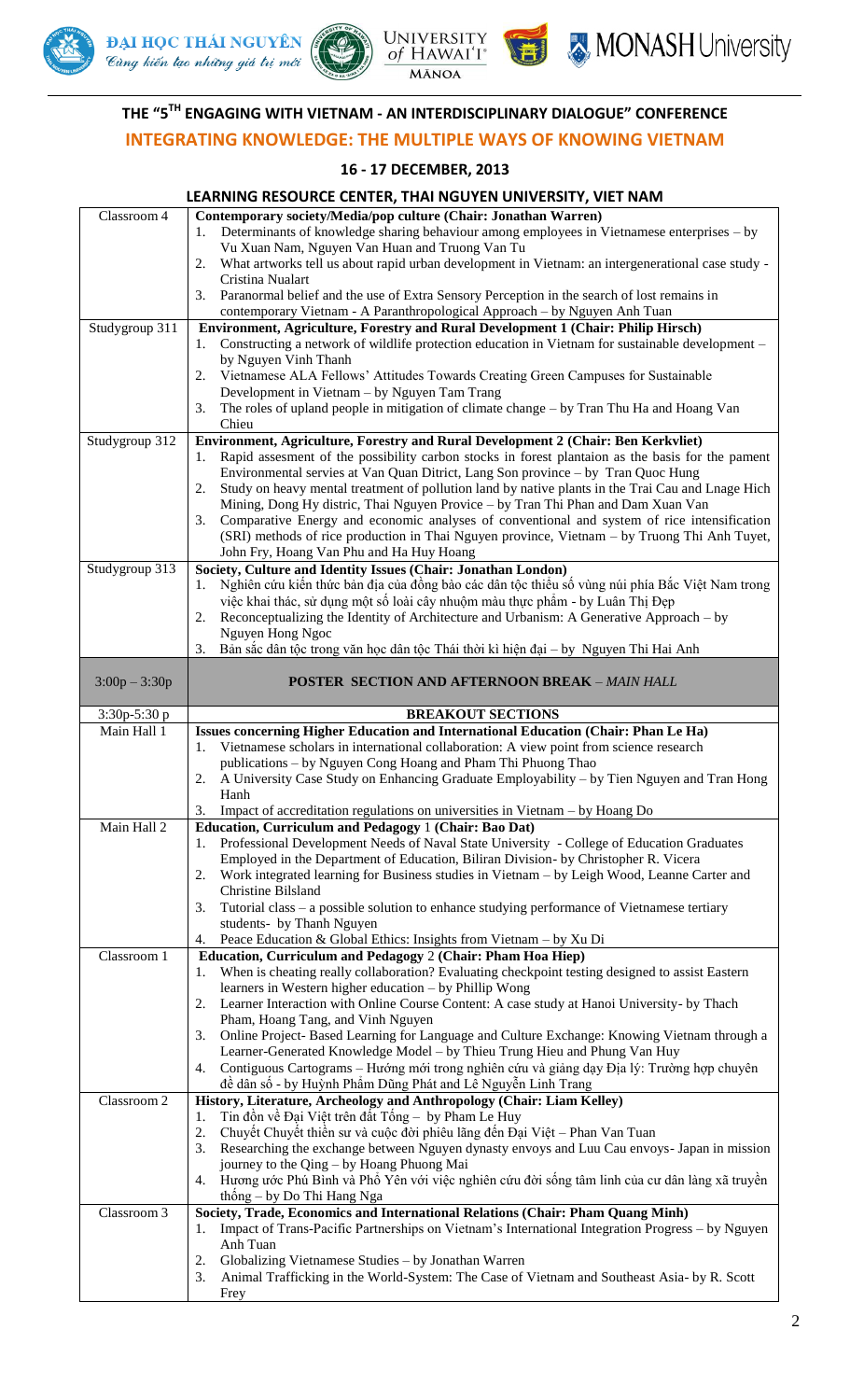







# **THE "5 TH ENGAGING WITH VIETNAM - AN INTERDISCIPLINARY DIALOGUE" CONFERENCE**

# **INTEGRATING KNOWLEDGE: THE MULTIPLE WAYS OF KNOWING VIETNAM**

#### **16 - 17 DECEMBER, 2013**

| Classroom 4                                                                 | Contemporary society/Media/pop culture (Chair: David Del Testa)                                                                      |  |
|-----------------------------------------------------------------------------|--------------------------------------------------------------------------------------------------------------------------------------|--|
|                                                                             | (Mis)Understanding Vietnam through Photography- by Jay Hartwell<br>1.                                                                |  |
|                                                                             | Gender and Law: An analysis of selected Gender-related Laws in Philippines and Vietnam- by<br>2.                                     |  |
|                                                                             | Kristel May Gomez Magdaraog                                                                                                          |  |
|                                                                             | Looking at Women's Contemporary Art: Feminist Approach in Visual Arts - by Michelle M.<br>3.                                         |  |
|                                                                             | Galvez                                                                                                                               |  |
|                                                                             | New colonialism or participatory development? Civil society and social movements in modern day<br>4.<br>Vietnam - by Caitlin Wyndham |  |
| Studygroup 311                                                              | Environment, Agriculture, Forestry and Rural Development (Chair: Philip Hirsch)                                                      |  |
|                                                                             | 1. Climate change and livelihoods of people living in protected areas: A critical perspective – by                                   |  |
|                                                                             | Tran Thu Ha and Hoang Van Chieu                                                                                                      |  |
|                                                                             | Livelihoods and poverty reduction in coastal communities of Vietnam – by Tran Thi Hong Nhung<br>2.                                   |  |
|                                                                             | Communication delivery system for knowledge Sharing and decision making among rice farmers<br>3.                                     |  |
|                                                                             | in LGU-Managed and NGO-managed Cyber Villages - by Ludito V. Ramirez and Theresa H.                                                  |  |
|                                                                             | Velasco                                                                                                                              |  |
|                                                                             | Stakeholders' Capacity Self-Assessment - Base for Mechanism of Payment for Forest<br>4.                                              |  |
|                                                                             | Environmental Services - by Dinh Ngọc Lan, Simelton Elisabeth and Dam Viet Bac                                                       |  |
| Studygroup 312                                                              | <b>International Relations Issues (Chair: Jonathan London)</b>                                                                       |  |
|                                                                             | Panel 2- Conflict management in the East Sea – by Truong Minh Huy Vu, Huynh Tam Sang, Nguyen                                         |  |
|                                                                             | Hong Bao Thi, Tran Nguyen Khang, Bui Quoc Khanh, Vu Thanh Cong, Nguyen The Phuong - VNU,                                             |  |
|                                                                             | <b>HCMC</b>                                                                                                                          |  |
| Studygroup 313                                                              | Issues concerning English Language Teaching (Chair: Ilene Crawford)                                                                  |  |
|                                                                             | Technology in Language Teaching for Vietnamese teachers of English: a SWOT Analysis – by<br>1.                                       |  |
|                                                                             | Nguyen Ngoc Vu and Nguyen Thi Thu Van                                                                                                |  |
|                                                                             | Technological and pedagogical uses of ICT: A case study in Vietnam- by Dang Xuan Thu, Le<br>2.<br>Phuong Dung and Ngo Van Giang      |  |
|                                                                             | Teaching English to Children through songs on TV - by Dang Thi Thu Huong<br>3.                                                       |  |
|                                                                             | English Vietnamese code -switching in the EFL Classroom in a Vietnamese University: When and<br>$\overline{4}$ .                     |  |
|                                                                             | Why? By Nguyen Thi Hang                                                                                                              |  |
|                                                                             |                                                                                                                                      |  |
| $6:00p - 8:30p$                                                             |                                                                                                                                      |  |
| <b>WELCOME DINNER &amp; CULTURAL ACTIVITIES - Venue to be confirmed</b>     |                                                                                                                                      |  |
| <b>INTRODUCTION TO RECENT BOOKS BY PRESENTERS AT THE CONFERENCE SESSION</b> |                                                                                                                                      |  |
|                                                                             |                                                                                                                                      |  |
|                                                                             |                                                                                                                                      |  |
|                                                                             |                                                                                                                                      |  |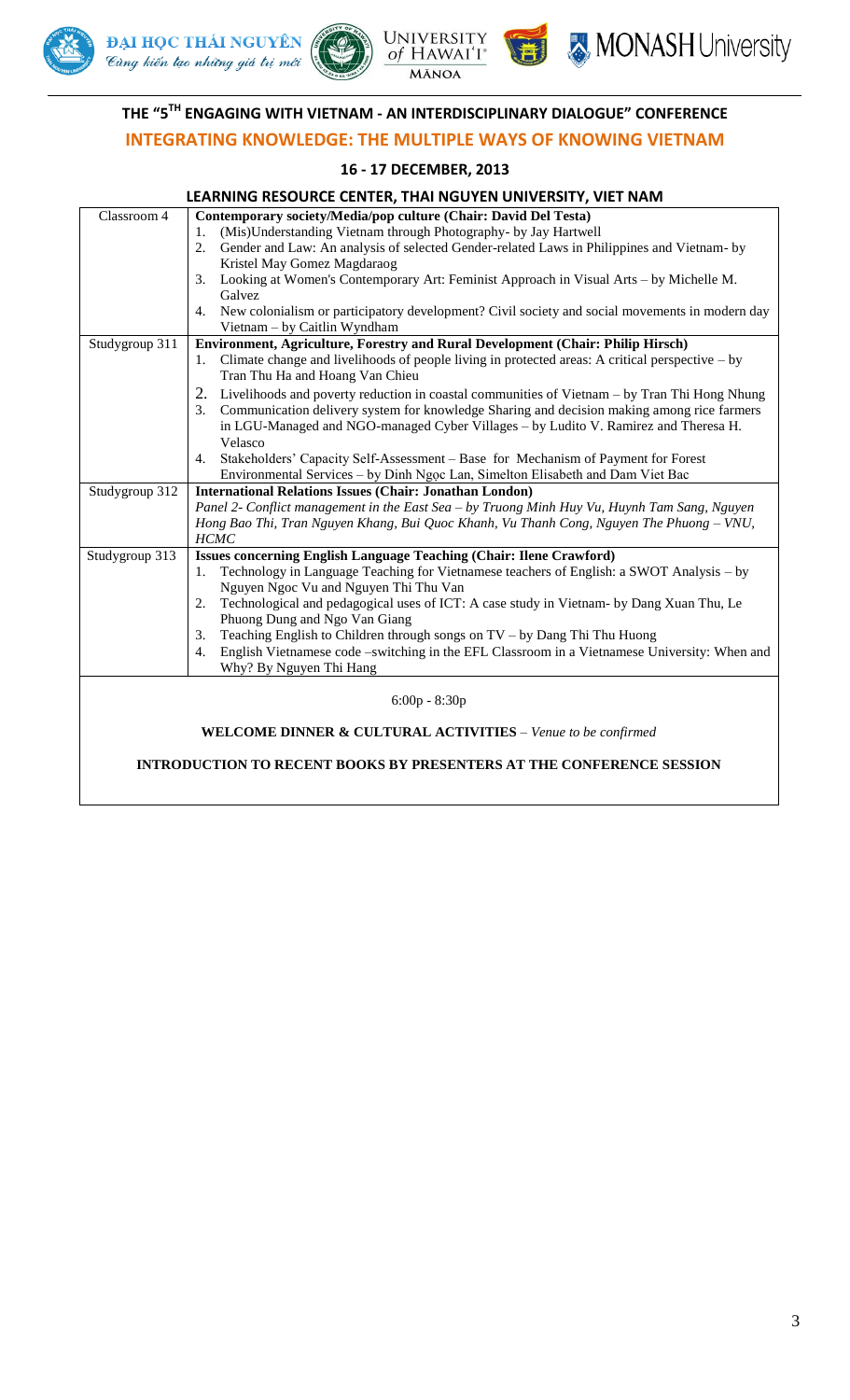







# **THE "5 TH ENGAGING WITH VIETNAM - AN INTERDISCIPLINARY DIALOGUE" CONFERENCE INTEGRATING KNOWLEDGE: THE MULTIPLE WAYS OF KNOWING VIETNAM**

## **16 - 17 DECEMBER, 2013**

| <b>Time</b>                   | TUESDAY, DECEMBER 17- DAY 2                                                                                                                                                                                       |
|-------------------------------|-------------------------------------------------------------------------------------------------------------------------------------------------------------------------------------------------------------------|
| 8:00a-8:30a<br>8:30a-10:00a   | <b>REGISTRATION</b>                                                                                                                                                                                               |
| Main Hall 1                   | <b>BREAKOUT SESSIONS</b><br>Issues concerning Higher Education and International Education (Chair: Tran Van Dien and                                                                                              |
|                               | <b>Nguyen The Hung</b> )                                                                                                                                                                                          |
|                               | Panel 3- Integration and Production of Knowledge in Vietnam - by David Ericson, Mona K. O. Chock,                                                                                                                 |
|                               | Michael Salzman, and Stacey Roberts (University of Hawai'i at Mānoa)                                                                                                                                              |
| Main Hall 2                   | Education, Curriculum and Pedagogy 1 (Chair: Dang Xuan Thu)                                                                                                                                                       |
|                               | Knowledge Integration in a Technology-enhanced and intercultural exchange - by Bui Thi Khoi<br>1.                                                                                                                 |
|                               | Nguyen                                                                                                                                                                                                            |
|                               | Educational Changes: Implications for Teacher Education in Vietnam - by La Thi Thanh Thuy<br>2.<br>3.<br>The science teachers' art of questioning and the students' development of high order thinking skills at  |
|                               | Naval State, Naval, Biliran - by Ernil D. Sumayao and Roland A. Niez                                                                                                                                              |
| Classroom 1                   | Education, Curriculum and Pedagogy 2 (Chair: Pham Hoa Hiep)                                                                                                                                                       |
|                               | Rethinking the silence and talk dichotomy- Dat Bao<br>1.                                                                                                                                                          |
|                               | Giáo dục bản sắc văn hoá dân tộc cho học sinh các trường phổ thông trung học miền núi phía Bắc -<br>2.                                                                                                            |
|                               | by Ngo Thi Thanh Quy                                                                                                                                                                                              |
| Classroom 2                   | Maintaining Vietnamese language and culture abroad- by Nguyen Thi Hong Nhung<br>3.<br>History, Literature, Archeology and Anthropology (Chair: Liam Kelley and Pierre Asselin)                                    |
|                               | The Cham Islam on Hau river (An Giang, Việt Nam) – by Hua Kim Oanh<br>1.                                                                                                                                          |
|                               | 2.<br>The 1975 defeat of South Vietnam and its impacts on Northeast Asia's politics – by Do Thanh Thao                                                                                                            |
|                               | Mien                                                                                                                                                                                                              |
|                               | Cultural heritage preservation: the case of Duong Lam ancient village – by Luong Thi Ngoc Thu<br>3.                                                                                                               |
| Classroom 3                   | Trade, Economics and International Relations (Chair: Pham Quang Minh)<br>Dynamics of Small-Scale Enterprise Clusters in Vietnam: Knowledge Production and Integration -                                           |
|                               | 1.<br>by Dimitrios Konstadakopulos                                                                                                                                                                                |
|                               | The situation of and solutions to the attraction of Foreign Direct Investment (FDI) to Vietnam's<br>2.                                                                                                            |
|                               | tourism sector - by Dam Thanh Huyen, Nguyen Nghia Bien, and Ly Van Trong                                                                                                                                          |
|                               | A reconcilable strategy for sustaining Vietnam's competitive advantage – by William F. Pore and<br>3.                                                                                                             |
| Classroom 4                   | David Dickerson                                                                                                                                                                                                   |
|                               | Issues concerning English Language Teaching (Chair: Phan Van Que)<br>The Establishment of English Teachers' Professional Learning Team - by Pham Thi Huong;<br>1.                                                 |
|                               | Constructing Second-Language Identities: Secondary-level English Teachers in Provincial Vietnam -<br>2.                                                                                                           |
|                               | by Ilene Crawford and Vo Huong Quynh                                                                                                                                                                              |
|                               | Morality and English language teacher identity in contemporary Vietnam: Connecting and negotiating<br>3.                                                                                                          |
| Studygroup 311                | universalized and local mixed realities- by Le Thuy Linh<br>Environment, Agriculture, Forestry and Rural Development (Chair: Ben Kerkvliet)                                                                       |
|                               | Information Needs on Organic Rice Production Technologies Among Farmers in Selected Rice<br>1.                                                                                                                    |
|                               | Growing Areas in Eastern Visayas - by Roland A. Niez and Nicasio R. Elatico                                                                                                                                       |
|                               | Farming systems of the poor in the mountainous areas of Quang Nam province and possible solutions<br>2.                                                                                                           |
|                               | - by Do Thi Ngoc Oanh                                                                                                                                                                                             |
|                               | Preserving the cultural heritage of ethnic minorities - Issues of strategic significance in the sustainable<br>3.<br>development of social-economy in Dien Bien Province - by Nguyen Thu Hoai and Le Thi Ha Xuyen |
| Studygroup 312                | History, Archeology and Anthropology (Chair: Le Thi Lien and David Del Testa)                                                                                                                                     |
|                               | Panel 4- Maritime Archaeology in Vietnam: Potentials, Challenges and Recent Advances - by Le Thi                                                                                                                  |
|                               | Lien, Do Truong Giang, Le Thi Lien, Jun Kimura, Mark Staniforth, Randal Sassaki, Pham Charlotte Minh                                                                                                              |
|                               | Ha, Nguyen Tuan Lam, Mark Staniforth, Bui Van Hieu, Do Truong Giang - VNU, HCMC                                                                                                                                   |
| Studygroup 313                | Society, Culture and Identity Issues (Chair: Peter Zinoman)<br>Vietnam Journals online – Making Vietnam's indigenous scholarship available to the world- by Le                                                    |
|                               | 1.<br>Thuy Duong and Dao Manh Thang                                                                                                                                                                               |
|                               | Developing Community-Based Programs in Vietnam for Children in Conflict With the Law – by<br>2.                                                                                                                   |
|                               | Philip Warren Harris and Khuat Thi Hai Oanh                                                                                                                                                                       |
|                               | Popular culture, social knowledge and folk beliefs in Vietnam: the annual 'kitchen god returns to<br>3.                                                                                                           |
| $10:00a - 10:15a$             | heaven' TV show - by Patrick McAllister and Sharon Parry<br><b>MORNING BREAK - Main Hall</b>                                                                                                                      |
|                               |                                                                                                                                                                                                                   |
| 10:15a -12:15a<br>Main Hall 1 | <b>BREAKOUT SESSIONS</b><br>Issues concerning Higher Education and International Education 1 (Chair: Pham Hoa Hiep)                                                                                               |
|                               | Development of International Education Program in Thai Nguyen University of Agriculture and<br>1.                                                                                                                 |
|                               | Forestry: Experiences and Expectations - by Nguyen The Hung                                                                                                                                                       |
|                               | East Meets West: A Win-Win Model for Foreign Visiting Scholars and their Vietnamese<br>2.                                                                                                                         |
|                               | Counterparts - by Stephanie A. Gross and Tran Thi Nhi                                                                                                                                                             |
|                               | Internationalising the Curriculum: the needs of transnational education in Vietnam – by Tran Hong<br>3.<br>Hanh and Tien Nguyen                                                                                   |
|                               | Cross border education for local labour market - by Pham Thi Ngoc Anh<br>4.                                                                                                                                       |
| Main Hall 2                   | Issues concerning Higher Education and International Education 2 (Chair: Phan Le Ha)                                                                                                                              |
|                               | Citation problems and plagiarism: A hindrance to Vietnamese scholars' integration into scholarly<br>1.                                                                                                            |
|                               |                                                                                                                                                                                                                   |